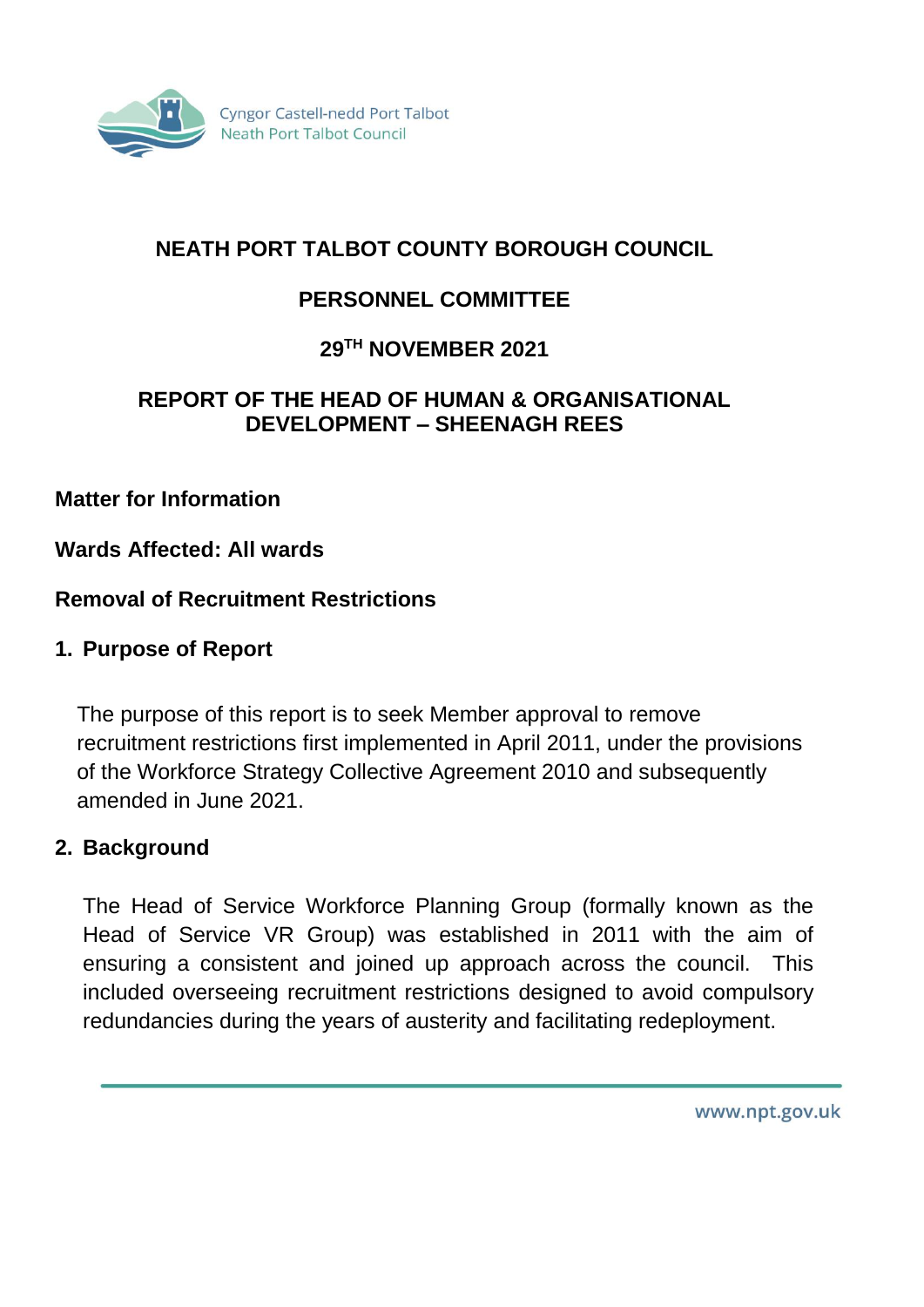The Group helped develop recruitment restrictions. These were reviewed earlier this year:

- a) Vacancies will be advertised for a 2 week period, simultaneously to Prior Consider and Internal Only candidates.
- b) If vacancies cannot be appointed to following Prior Consideration / Internal Only advertising, recruiting managers can request external advertising via a business case to the Workforce planning Group.
- c) At any stage in the recruitment process, if a prior consideration application present him/herself s/he should be considered before any other applicant.
- d) Should there be a significant increase in numbers of employees 'at risk' the Head of Human and Organisational Development, in consultation with trade unions and the Workforce Planning Group will have the authority to re-instate the requirement to advertise to those 'at risk' prior to any other candidates.

## **3. Proposal to lift restrictions**

Since the Welsh Government moved to level zero in August, as well as seeing a sharp increase in Covid rates with all of the implications that has for our service delivery, the re-opening of the economy and society has also generated additional demand for services. The council is now busier in many services since the pandemic began.

Action is being taken to recruit additional people to work in those services under the most acute pressure as well as increasing our efforts to recruit to vacancies across all services. Additional posts have been established on a fixed term basis in the HR Team to support this effort, and the Principal HR Manager is in the process of recruiting to these posts.

Recruiting is not easy in the current climate as there are currently a lot of jobs available in the economy so the Chief Executive has set up a recruitment taskforce to explore all avenues to bring more people on board. Through the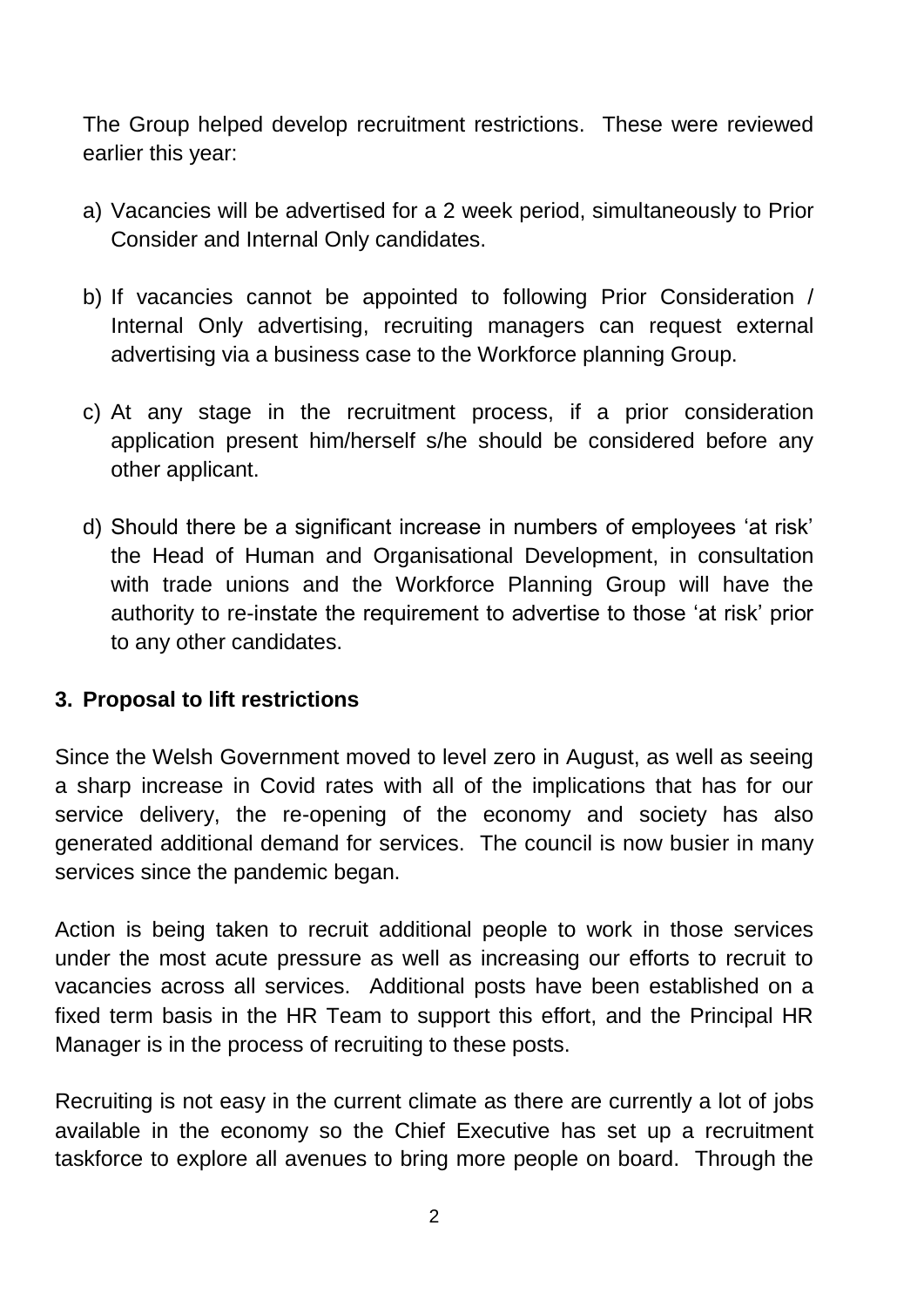years of austerity the council has not advertised many jobs externally as we were shrinking the size of our workforce. That has now changed and therefore it is proposed that we now lift all recruitment restrictions and revert to the council policy of advertising all jobs internally and externally at the same time.

Those employees entitled to Prior Consideration Status **(see below)** will continue to be considered ahead of all other candidates in every recruitment process – line managers will be asked to consider, interview and determine the appointment of prior consideration applicants before any other applicants are considered.

# **Tier One**

- Employees under notice of redundancy
- Employees at risk of redundancy
- Medical redeployees
- Employees at Stage 3 of the Capability Procedure
- Employees on a Temporary / Fixed Term Contract, who have been subject to two or more successive fixed terms contracts over a four year period or more

## **Tier Two**

- Employees on a Temporary / Fixed Term Contract with EITHER 12 months continuous service with the Council OR a contract of 12 months or more duration
- Employees in a pay protection situation

## **4. Financial Impacts:**

There are no financial impacts associated with this report.

## **5. Integrated impact assessment:**

A first stage impact assessment has been undertaken to assist the Council in discharging its legislative duties (under the Equality Act, the Welsh Language Standards (No.1) Regulations 2015, the Well-being of Future Generations (Wales) Act 2015 and the Environment (Wales) Act 2016. The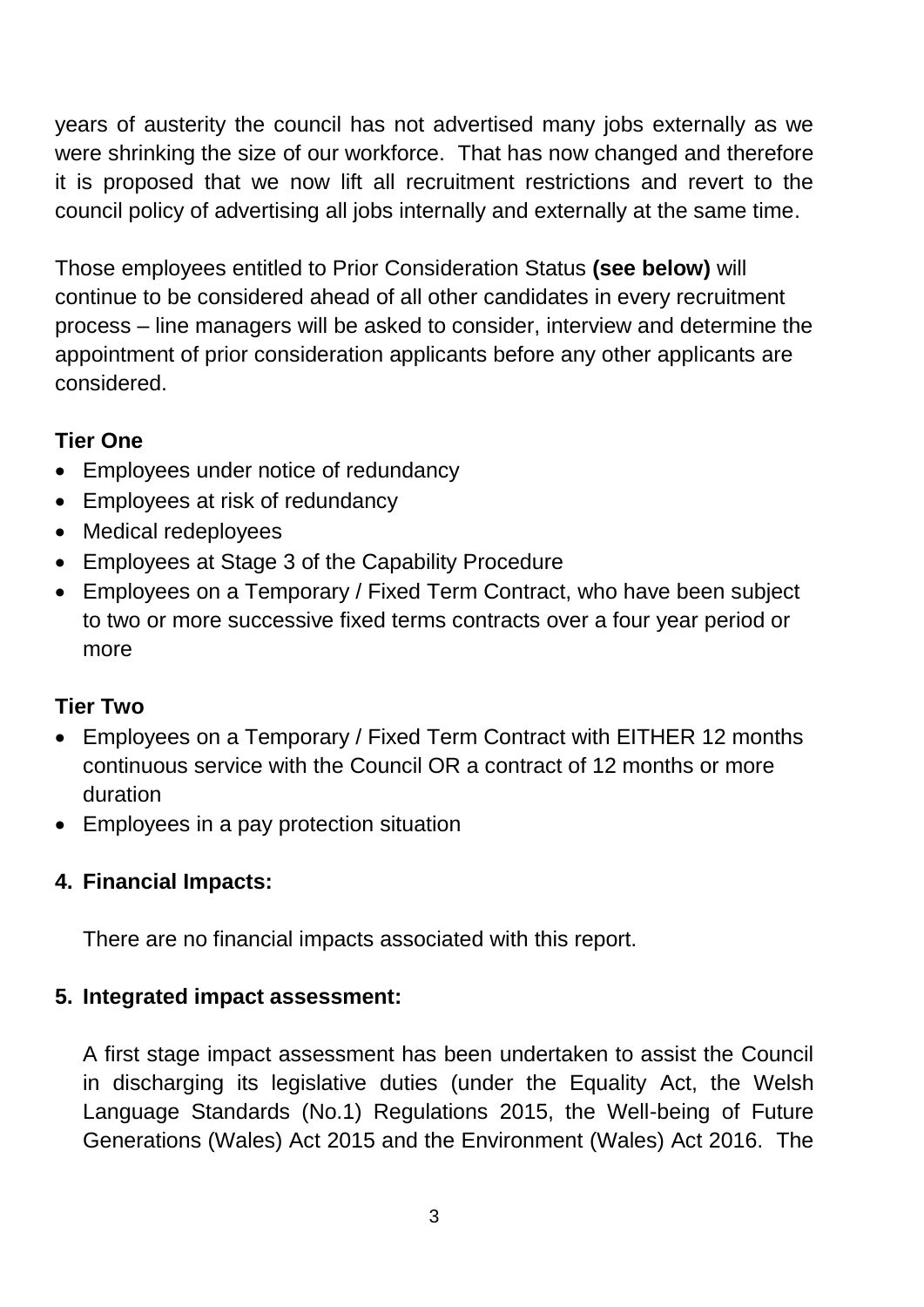first stage assessment, attached at appendix 1 has indicated that a more indepth assessment is not required. A summary is included below:

"A full impact is not required as there is no impact on any protected group. It also has no negative impact on bio-diversity or the Welsh Language".

## **6. Valleys Communities Impacts:**

No Implications

## **7. Workforce Impacts:**

The removal of recruitment restrictions should not adversely impact on prior consideration candidates. This will be monitored by the Head of Human & Organisational Development, to ensure that this remains the case.

## **8. Legal Impacts:**

No implications.

## **9. Risk Management Impacts:**

No implications.

## **10. Consultation:**

There is no requirement under the Constitution for external consultation on this item. Consultation is taking place with the Trade Unions via the Local Government Services Forum and their feedback will be provided at Committee.

#### **11. Recommendations:**

## It is **RECOMMENDED** that Members **APPROVE:**

a) the removal of recruitment restrictions.